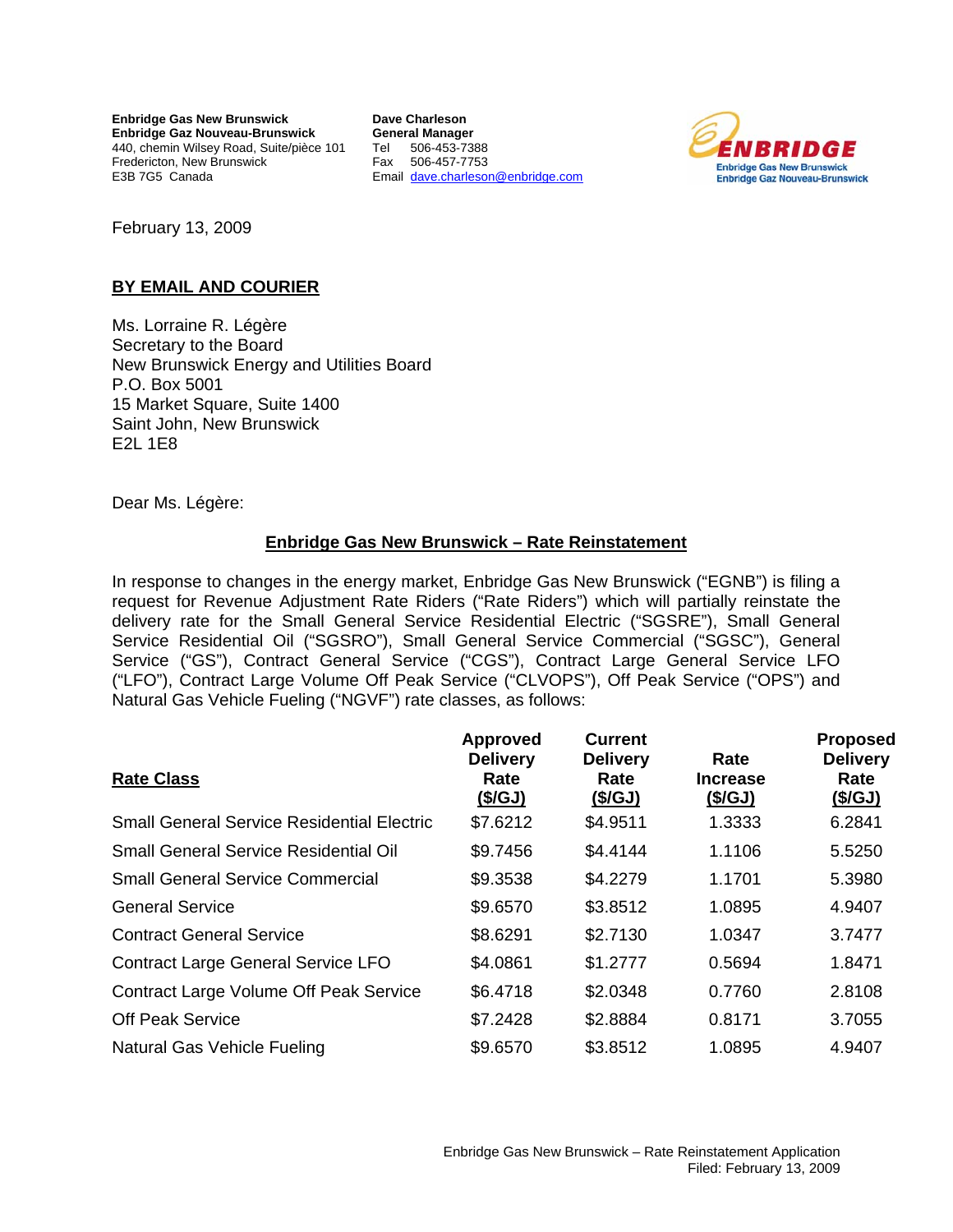EGNB requests that the New Brunswick Energy and Utilities Board ("Board") approve the proposed Rate Reinstatement effective March 1, 2009. The SGSRE reinstatement is justified on the basis that annualized New Brunswick Power rates have increased based on a forecasted April 1, 2009 increase, whereas natural gas commodity prices have decreased, resulting in an improvement in the competitive position of EGNB's SGSRE rate. The proposed reinstatements to the rates that are based on oil are warranted on the basis that forward forecast natural gas prices have decreased relative to oil prices, when compared with the prices underpinning EGNB's January 1<sup>st</sup> Rate Rider application dated December 8, 2008.

Enclosed please find Schedule "C", the Derivation of Distribution Rates based on Electricity, as well as Schedule "D", the Derivation of Distribution Rates based on Oil, that outline the economic data supporting these requests. As has been previously discussed with Board staff, this economic data, while important, is not the only factor in determining the requested Rate Riders. EGNB takes into consideration more subjective or qualitative knowledge that it has of the actual economic situation of customer classes, such as actual gas prices, consumption patterns and customer expectations regarding savings. In the case of this application, EGNB has considered the impact of more recent commodity prices in comparison to the 21-day average typically used and has adjusted its application to reflect the Derivation of Distribution Rates based on the February 12, 2009 strip prices for oil and natural gas.

Over the past week, the commodity markets have seen a dramatic reduction in crude oil prices, which has a direct impact on the estimated retail oil prices used by EGNB. As a result, EGNB believes that it is appropriate to look only at the most recent commodity prices for the purpose of establishing Rate Riders for March 1, 2009. The use of the 21-day average would lead to higher delivery rates than those proposed in this application. This can be seen in the Derivation table attached as Schedule "E" that was prepared using the typical 21-day average where delivery rates are \$0.25 to \$0.40 higher than those seen in Schedule "D". If the current market conditions for crude are sustained for a period of time, the use of the higher rates suggested by the 21-day average would negatively impact the ability for EGNB to deliver target savings to its customers. For these reasons, EGNB believes it is reasonable to exercise discretion in this application.

EGNB is requesting the Board approve the proposed Rate Reinstatement, as outlined in Schedule "A", effective March 1, 2009.

### **Customer Communication**

EGNB is proposing a customer communication consisting of a short on-bill message and a website posting as outlined in its previous applications. The proposed website notification is attached as Schedule "B". The on-bill message will state: "Delivery rate charges have increased for SGSRE, SGSRO, SGSC, GS, CGS, LFO, CLVOPS, OPS and NGVF customers. Please visit our website at www.naturalgasnb.com or call toll-free 1-800-994-2762 for more information."

EGNB has received a request from one LFO customer for email notification of rate changes. EGNB will be providing this customer with the requested notification upon approval of these Rate Riders and will continue to present this option to customers.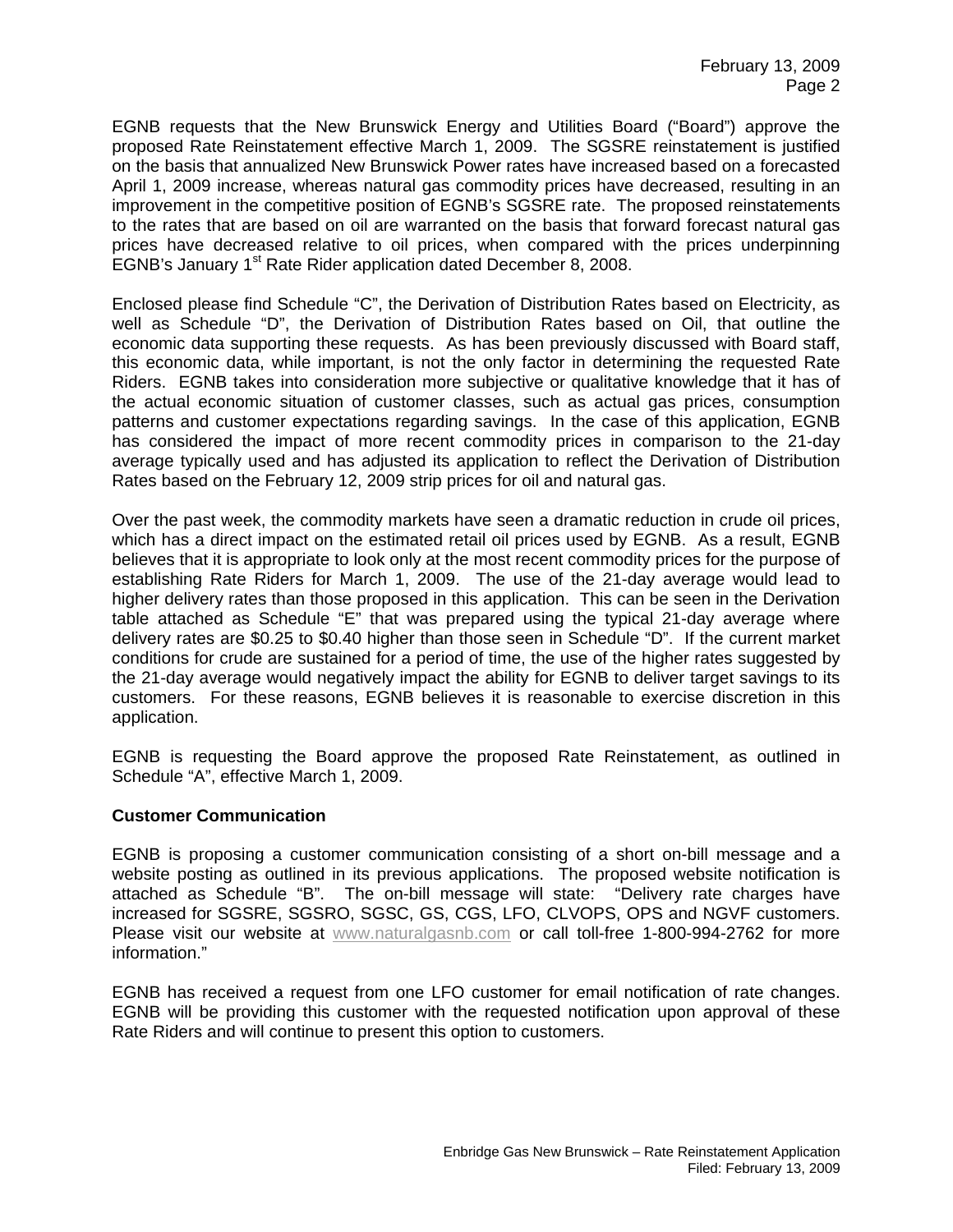If you have any questions or require additional information, please call me.

Yours truly,

Hail

Dave Charleson General Manager

**Enclosures** 

c.c. Competitive Energy Services, LLC Corridor Resources Inc. ECNG Energy LP Irving Energy Services Limited Park Fuels Ltd. Potash Corporation of Saskatchewan Inc. Superior Propane Inc.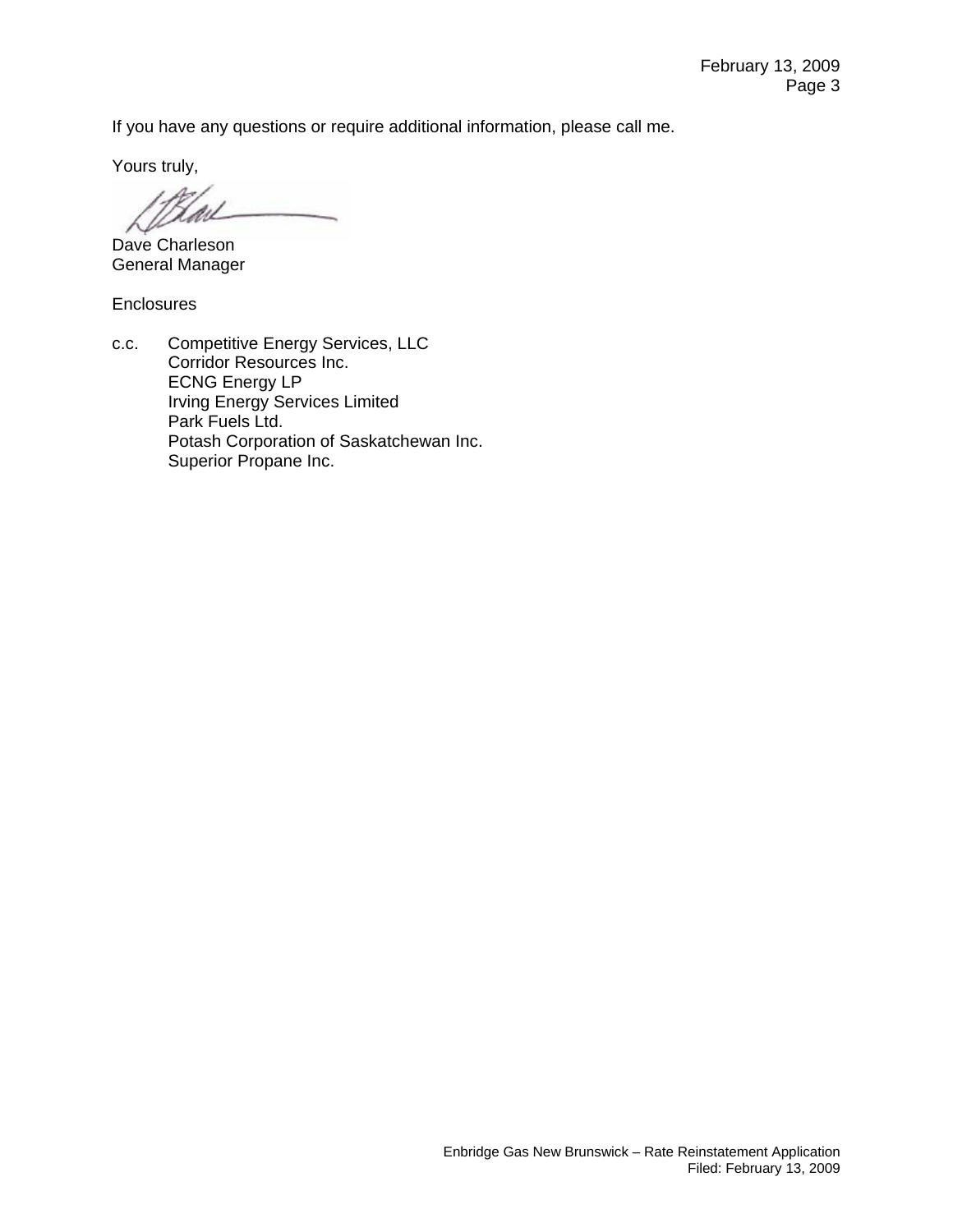# **Schedule "A"**

## **REVENUE ADJUSTMENT RATE RIDER**

The following adjustments shall be applicable to gas consumed on and after March 1, 2009:

| <b>Rate Class</b>                                         | <b>Approved</b><br><b>Delivery</b><br>Rate<br>(\$/GJ) | Rate<br><b>Reduction</b><br><u>(\$/GJ)</u> | <b>Reduced or</b><br><b>Reinstated</b><br><b>Delivery</b><br>Rate<br><u>(\$/GJ)</u> |
|-----------------------------------------------------------|-------------------------------------------------------|--------------------------------------------|-------------------------------------------------------------------------------------|
| <b>Small General Service Residential Electric (SGSRE)</b> | 7.6212                                                | (1.3371)                                   | 6.2841                                                                              |
| Small General Service Residential Oil (SGSRO)             | 9.7456                                                | (4.2206)                                   | 5.5250                                                                              |
| Small General Service Commercial (SGSRC)                  | 9.3538                                                | (3.9558)                                   | 5.3980                                                                              |
| General Service (GS)                                      | 9.6570                                                | (4.7163)                                   | 4.9407                                                                              |
| <b>Contract General Service (CGS)</b>                     | 8.6291                                                | (4.8814)                                   | 3.7477                                                                              |
| Contract Large General Service LFO (LFO)                  | 4.0861                                                | (2.2390)                                   | 1.8471                                                                              |
| Contract Large Volume Off Peak Service (CLVOPS)           | 6.4718                                                | (3.6610)                                   | 2.8108                                                                              |
| Off Peak Service (OPS)                                    | 7.2428                                                | (3.5373)                                   | 3.7055                                                                              |
| Natural Gas Vehicle Fueling (NGVF)                        | 9.6570                                                | (4.7163)                                   | 4.9407                                                                              |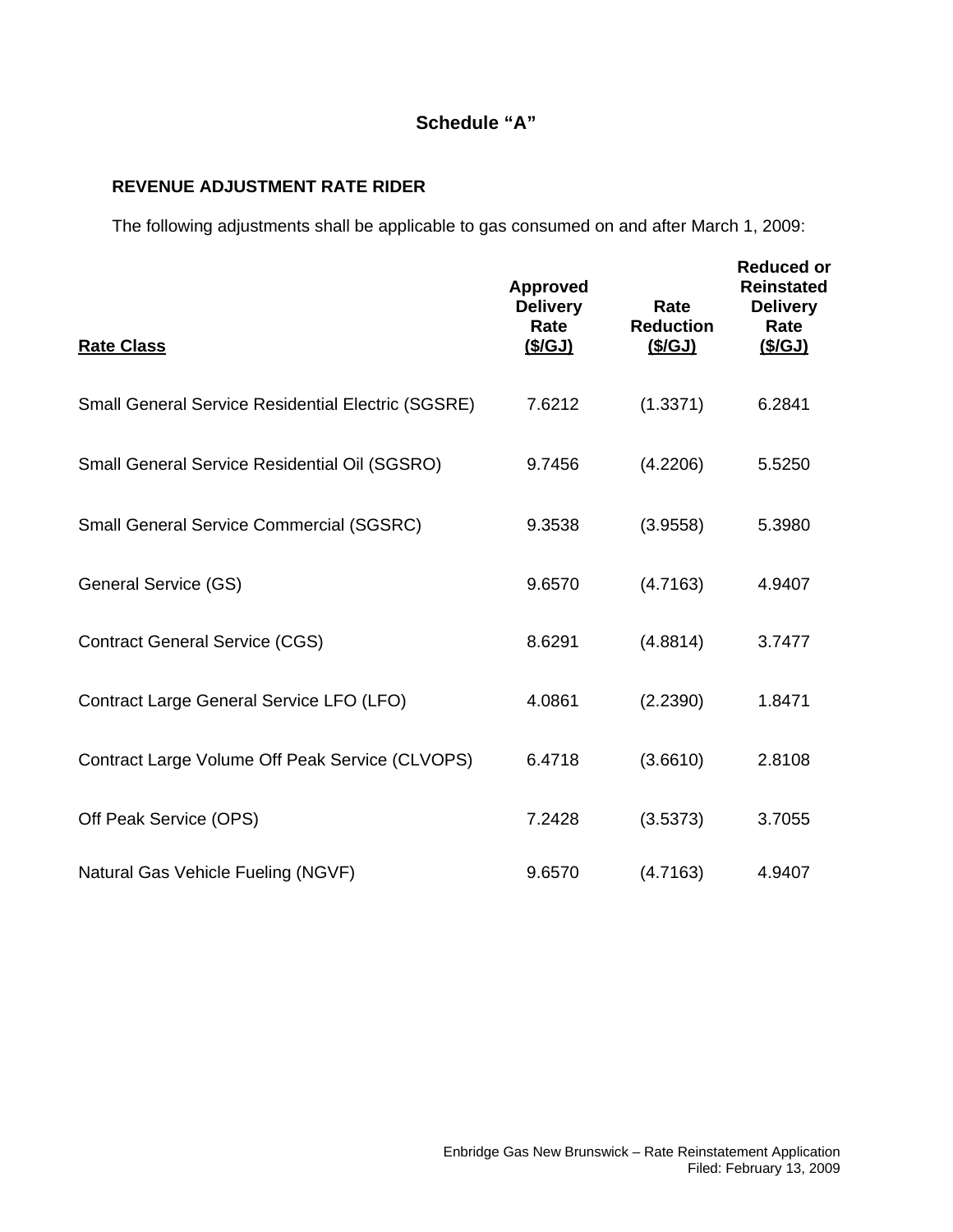

## **Schedule "B"**

#### **Notice of Rate Adjustments**

 $\overline{a}$ 

**Enbridge Gas New Brunswick (EGNB) would like to advise you, our valued customer, of changes to our distribution rates, effective March 1, 2009**. EGNB has received approval from the New Brunswick Energy and Utilities Board to adjust natural gas delivery charges.

There are three charges that determine your total cost of natural gas. The first is the monthly customer or demand charge which is not being adjusted. The second is the delivery charge which is being changed. The third, and the largest component of your total natural gas cost, is the charge for supply of the natural gas commodity.

EGNB delivers natural gas to customers at rates which are based on local market conditions targeted to provide savings against alternate energy products. In recent months, **forecast natural gas prices have declined relative to forecast electricity prices** and based on this change, EGNB has received approval to increase delivery charges in the Small General Service Residential Electric ("SGSRE") class.In addition, **natural gas commodity prices have decreased relative to oil prices** and based on these changes in the market place, EGNB has received approval to increase delivery charges in the Small General Service Residential Oil ("SGSRO"), Small General Service Commercial ("SGSC"), General Service ("GS"), Contract General Service ("CGS"), Contract Large General Service LFO ("LFO"), Contract Large Volume Off Peak Service ("CLVOPS"), Off Peak Service ("OPS") and Natural Gas Vehicle Fueling ("NGVF") rate classes. These changes are outlined in the table below.

| <b>RATE CLASS</b>                                                   | <b>Customer or</b><br><b>Demand Charge</b> | Approved<br><b>Delivery</b><br>Charge<br>(\$/GJ) | <b>March 2009</b><br><b>Adjusted</b><br><b>Delivery Charge</b><br>(\$/GJ) |  |
|---------------------------------------------------------------------|--------------------------------------------|--------------------------------------------------|---------------------------------------------------------------------------|--|
| <b>Small General Service Residential</b><br><b>Electric (SGSRE)</b> | \$16.00/month                              | \$7.6212                                         | 6.2841                                                                    |  |
| <b>Small General Service Residential Oil</b><br>(SGSRO)             | \$16,00/month                              | \$9.7456                                         | 5.5250                                                                    |  |
| <b>Small General Service Commercial</b><br>(SGSC)                   | \$16.00/month                              | \$9.3538                                         | 5.3980                                                                    |  |
| <b>General Service</b><br>GS)                                       | \$16,00/month                              | \$9.6570                                         | 4.9407                                                                    |  |
| <b>Contract General Service</b><br>(CGS)                            | \$5.20/GJ                                  | \$8.6291                                         | 3.7477                                                                    |  |
| <b>Contract Large General Service LFO</b><br>(LFO)                  | \$5.20/GJ                                  | \$4.0861                                         | 1.8471                                                                    |  |
| <b>Contract Large Volume Off Peak Service</b><br>(CLVOPS)           | \$3.90/GJ                                  | \$6.4718                                         | 2.8108                                                                    |  |
| <b>Off Peak Service</b><br>(OPS)                                    | \$12,00/month                              | \$7.2428                                         | 3.7055                                                                    |  |
| <b>Natural Gas Vehicle Fueling</b><br>(NGVF)                        | \$16.00/month                              | \$9.6570                                         | 4.9407                                                                    |  |

#### **Natural Gas Distribution Charges as of March 1, 2009**

EGNB provides safe, reliable distribution of natural gas. The price that EGNB charges for the distribution of natural gas is regulated by the New Brunswick Energy and Utilities Board and can only change with their approval.<sup>[1](#page-4-0)</sup> The price is based on market conditions and may increase or decrease significantly over time. If you wish to receive notification of delivery rate changes in the future by email, please email us at egnb mailbox@egnb.enbridge.com. For more information about EGNB, these delivery rate adjustments or the current price for supply of Enbridge Utility Gas, call toll free at 1-800-994-2762 or visit [www.naturalgasnb.com](http://www.naturalgasnb.com/).

<span id="page-4-0"></span> $1$  This applies only to the customer or demand charge and delivery charge, which together constitute the distribution charge.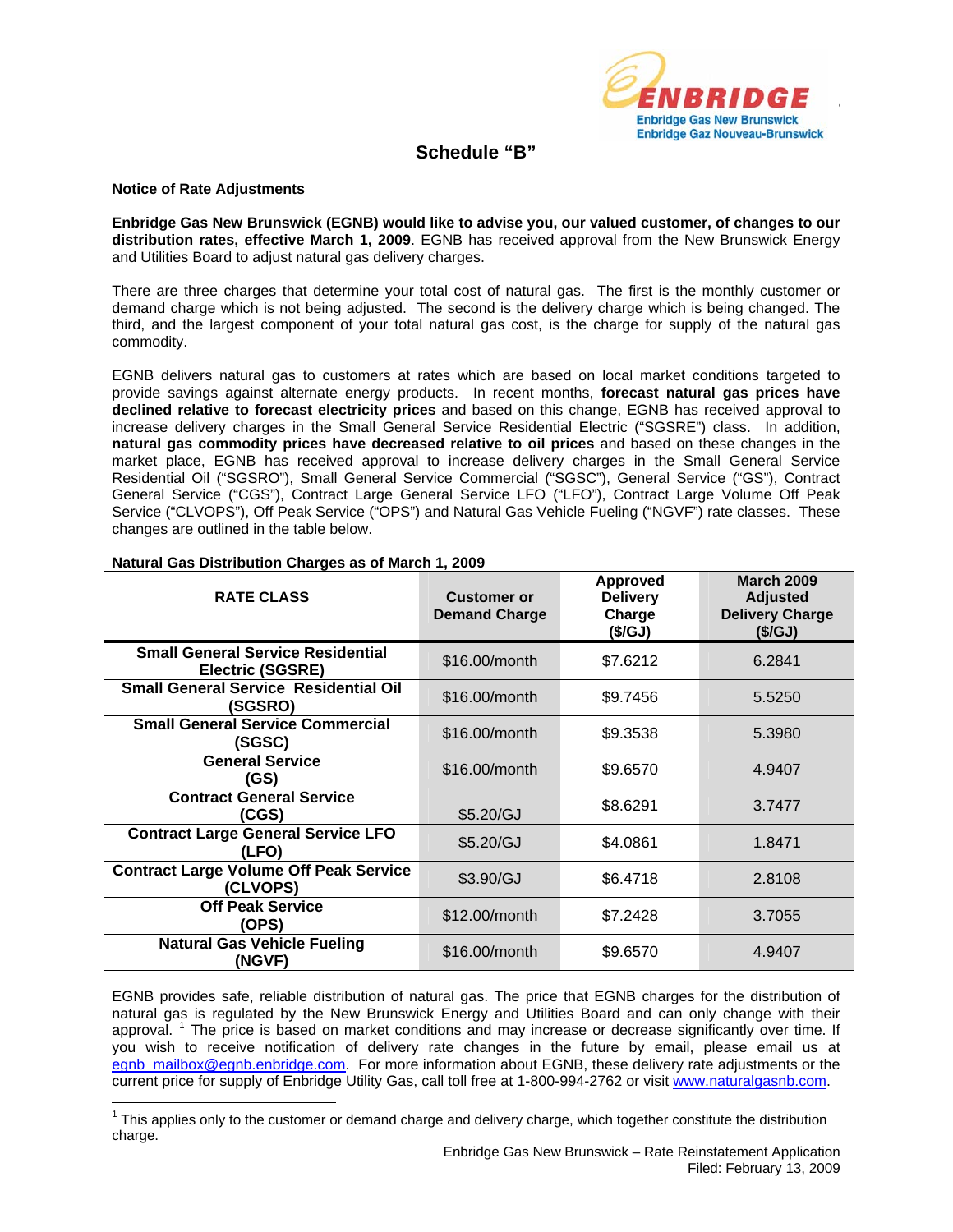# **Line Item SGSRE** (1) NB Power Average Rate (\$/kWh) 0.09013 (2) NB Power Average Rate (\$/GJ) 25.04 (3) Typical Annual Electric Consumption (kWh) 27,310 (4) Typical Annual Electric Consumption (GJ) 98 (5) Annual Electric Cost (\$) (Line 1 x Line 3) 2,461 (6) NB Power Rental Water Heater Charge (60 Gallon)  $\vert$  90 (7) Total Cost Electric Heating and Domestic Hot Water (Line 5 plus Line 6) 2,552 (8) Target Savings Level (%) 20.0% (9) Target Annual Savings (\$) (Line 7 x Line 8) 510 (10) Typical Annual Natural Gas Cost (\$) (Line 7 minus Line 9) 2,042 (11) Typical Annual Natural Gas Consumption (GJ) 114 (12) Target Natural Gas Burner Tip Unit Price (\$/GJ) (Line 10 divided by Line 11) 17.91  $(13)$  Commodity Price  $(\frac{5}{6})$ **(14) Target Distribution Rate (\$/GJ) (Line 12 minus Line 13) 7.9683** (15) Annual Target Distribution Charge per Customer (\$) (Line 14 x Line 11) 908.39 (16) Monthly Customer Charge (\$) **16.00** (17) Annual Customer Charge (\$) (Line 16 x 12 months) 192.00 (18) Annual Delivery Charge per Customer (\$) (Line 15 minus Line 17) 716.39 (19) **Proposed Delivery Charge per GJ (\$) (Line 18 divided by Line 11) 6.2841 Derivation of Distribution Rates Based on Electricity Breakdown of Distribution Charge between Monthly and Delivery Charges:**

## **Schedule "C"**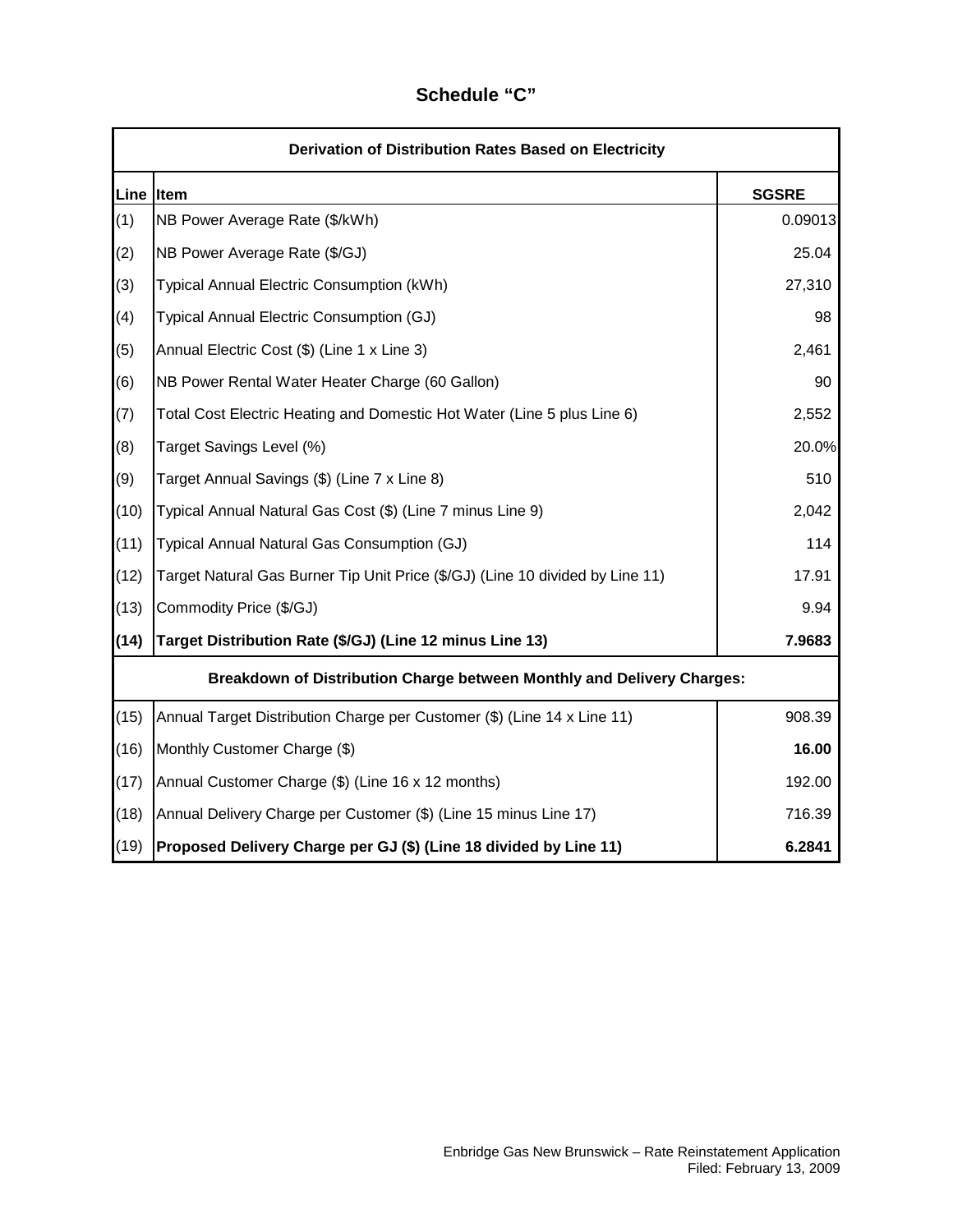# **Schedule "D"**

|           | Derivation of Distribution Rates based on Oil (Feb 12/09 - 1 Day Strip)           |              |             |           |                         |            |
|-----------|-----------------------------------------------------------------------------------|--------------|-------------|-----------|-------------------------|------------|
| Line Item |                                                                                   | <b>SGSRO</b> | <b>SGSC</b> | <b>GS</b> | $\overline{\text{CGS}}$ | <b>LFO</b> |
| (1)       | Retail Oil Price (\$/L)                                                           | 0.6485       | 0.6165      | 0.5558    | 0.5297                  | 0.4932     |
| (2)       | Retail Oil Price (\$/GJ)                                                          | 16.77        | 15.95       | 14.37     | 13.69                   | 12.75      |
| (3)       | Typical Annual Oil Consumption (L)                                                | 3,769        | 6,454       | 37,411    | 140,092                 | 807,248    |
| (4)       | Typical Annual Oil Consumption (GJ)                                               | 146          | 250         | 1,447     | 5,420                   | 31,205     |
| (5)       | Annual Oil Cost (\$) (Line 1 x Line 3)                                            | 2,444        | 3,979       | 20,793    | 74,206                  | 398,135    |
| (6)       | Target Savings Level (%)                                                          | 20%          | 20%         | 15%       | 15%                     | 10%        |
| (7)       | Target Annual Savings (\$) (Line 5 x Line 6)                                      | 489          | 796         | 3,119     | 11,131                  | 39,813     |
| (8)       | Typical Annual Natural Gas Cost (\$)<br>(Line 5 minus Line 7)                     | 1,956        | 3,183       | 17,674    | 63,076                  | 358,321    |
| (9)       | Typical Annual Natural Gas Consumption (GJ)                                       | 114          | 195         | 1,175     | 4,400                   | 31,205     |
| (10)      | Target Natural Gas Burner Tip Unit Price (\$/GJ)<br>(Line 8 divided by Line 9)    | 17.15        | 16.32       | 15.04     | 14.34                   | 11.48      |
| (11)      | Commodity Price (\$/GJ)                                                           | 9.94         | 9.94        | 9.94      | 9.94                    | 8.92       |
| (12)      | <b>Target Distribution Rate (\$/GJ)</b>                                           | 7.2092       | 6.3826      | 5.1041    | 4.3986                  | 2.5610     |
|           | (Line 10 minus Line 11)                                                           |              |             |           |                         |            |
|           | Breakdown of Distribution Charge between Monthly and Delivery Charges:            |              |             |           |                         |            |
| (13)      | Annual Target Distribution Charge per Customer (\$)<br>(Line 12 x Line 9)         | 822          | 1,245       | 5,997     | 19,354                  | 79,917     |
| (14)      | Monthly Customer Charge (\$)                                                      | 16.00        | 16.00       | 16.00     | N/A                     | N/A        |
| (15)      | Annual Customer Charge (\$)<br>(Line 14 x 12 months)                              | 192          | 192         | 192       | N/A                     | N/A        |
| (16)      | Monthly Demand Charge (\$/GJ)                                                     | N/A          | N/A         | N/A       | 5.20                    | 5.20       |
| (17)      | <b>Average Monthly Contract Demand (GJ)</b>                                       | N/A          | N/A         | N/A       | 45.90                   | 357.00     |
| (18)      | Annual Demand Charge (\$)<br>(Line 17 x 12 months x Line 16)                      | N/A          | N/A         | N/A       | 2,864                   | 22,277     |
| (19)      | Annual Delivery Charge per Customer (\$)<br>(Line 13 minus Line 15 minus Line 18) | 630          | 1,053       | 5,805     | 16,490                  | 57,640     |
| (20)      | Delivery Charge per GJ (\$)<br>(Line 19 divided by Line 9)                        | 5.5250       | 5.3980      | 4.9407    | 3.7477                  | 1.8471     |

The delivery rate for CLVOPS is calculated as 75% of the CGS delivery rate, the delivery rate for OPS is calculated as 75% of the GS delivery rate, and the delivery rate for NGVF is 100% of the GS delivery rate.